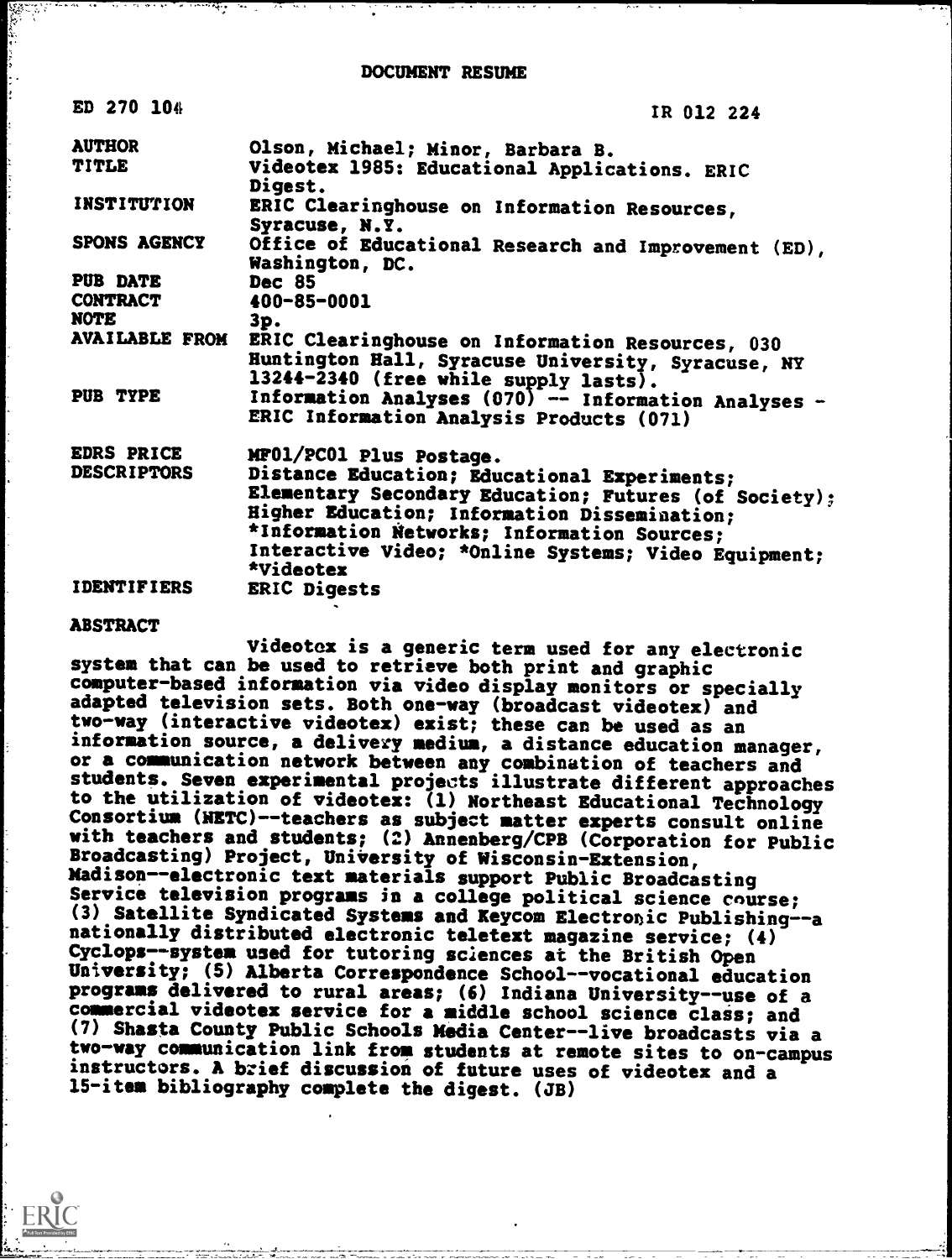

ERIC Clearinghouse on Information Resources Ofters of Educational Research and Impi EDUCATIONAL RESOURCES INFORMATION<br>CENTER (ERIC) **U.S. DEPARTMENT OF EDUCATION** 

- originating it
- O Minor changes have been made to improve reproduction duality
- Points of view or opinions stated in this docu<del>l</del><br>ment ido inot inecessarily represent official<br>OERI position or policy

(315) 423-3640 DImEST

◯ Syracuse, New York 13244-2340<br>◯ (315) 423-3640 Syracuse University . School of Education

# VIDEOTEX 1985: EDUCATIONAL APPLICATIONS

## What is videotex?

**C** ——

, w N-

 $\downarrow$ K U

 $\boldsymbol{\mathcal{U}}$ 

O Q Videotex is a generic term used for any electronic system that can be used to retrieve both print and graphic computer-based information via video display monitors or specially adapted television sets. There are two levels of service. Broadcast videotex (also called teletext) is a one-way delivery service which delivers information from a computer to a receiver via radio waves. Information is presented in a series of screen displays, or "pages," and the user selects the desired page using a keypad. The number of pages is limited to between 50 and 100. Interactive videotex (sometimes called viewdata) is a two-way system which uses cable-usually telephone E.tes-to deliver information to the receiver. Users can interact with the system using an adapted television set with a control unit, a computer terminal, or a microcomputer, and the amount of information that can be offered is limited only by the capacity of the computer used.



How can educators use videotex?

Videotex can be used as an information source, a delivery medium, a distance education manager, or a communication network between any combination of teachers and students.

As an information source, videotex can be used in the classroom to bring current news and data directly to students. Online access to library catalogs, information databases, current events, encyclopedias, newspaper articles, market quotations, job searches and referrals, and other data can be used by teachers as a motivating curriculum support tool.

As a delivery medium, videotex has attributes similar to those of computer-assisted instruction (CM), with its associated strengths and weaknesses. Current research seems to indicate that videotex, like CAI, is at least as effective as conventional classroom methods.

2

The principal drawback to videotex as a delivery medium is the cost; however, the highest costs-which are incurred in creating a network and linking central computers-are not borne by the school system. Once a network is in place, start-up and maintenance costs for a school system which is already equipped with computers are relatively moderate. A: with CAI. however, the availability of good quality software may be a problem.

#### How have educators used videotex in experimental programs?

The seven experimental projects reviewed 'in this digest illustrate some different approaches to the utilization of videotex.

Northeast Educational Technology Consortium INETC). This consortium of five Minnesota school districts uses Control Data Corporation computers for access to a library of PLATO software. student recordkeeping, electronic mail, and telecommunications capabilities. Teachers as subject matter experts in mathematics. science, and business consult online with teachers and students. This project demonstrates the potential of videotex for enabling small rural districts to provide diverse curriculum and resist pressures to consolidate (Here's another "have". . . , 1985).

Annenberg/CPB Project, Univzrsity of Wisconsin-Extension, Madison. This project developed electronic text materials to support the Public Broadcasting Service (PBS) television programs in a 26-part, 13-week series for freshman and sophomore college students in political science classes. It also conducted a research project to compare home use of videotex, laboratory use of videotex, and computer-emulator use. The project focused on problem solving techniques and cognitive simulations to support text materials (Pfaehler, 1985).

Satellite Syndicated Systems and Keycom Electronic Publishing. A nationally distributed electronic teletext magazine service called Keyfax delivers 100 pages of daily international and national news, games, book reviews, and speciai features. The content is geared for educational purposes and is available with a cable connection and access to channel WTBS in Atlanta, GA (Widing & Talarzyk, 1983).

Cyclops. Online since 1981, this interactive videotex system has been used for tutoring courses in biology and the other sciences at the British Open University. Evaluations ind cate that the system has potential for science education (McConnell, 1983).

Alberta Correspondence School. A field trial of vocational education program applications was conducted which used videotex to deliver instruction to rural areas where further centralization was not feasible, and where school programs were economically restricted to academic programs. Students were dropping out